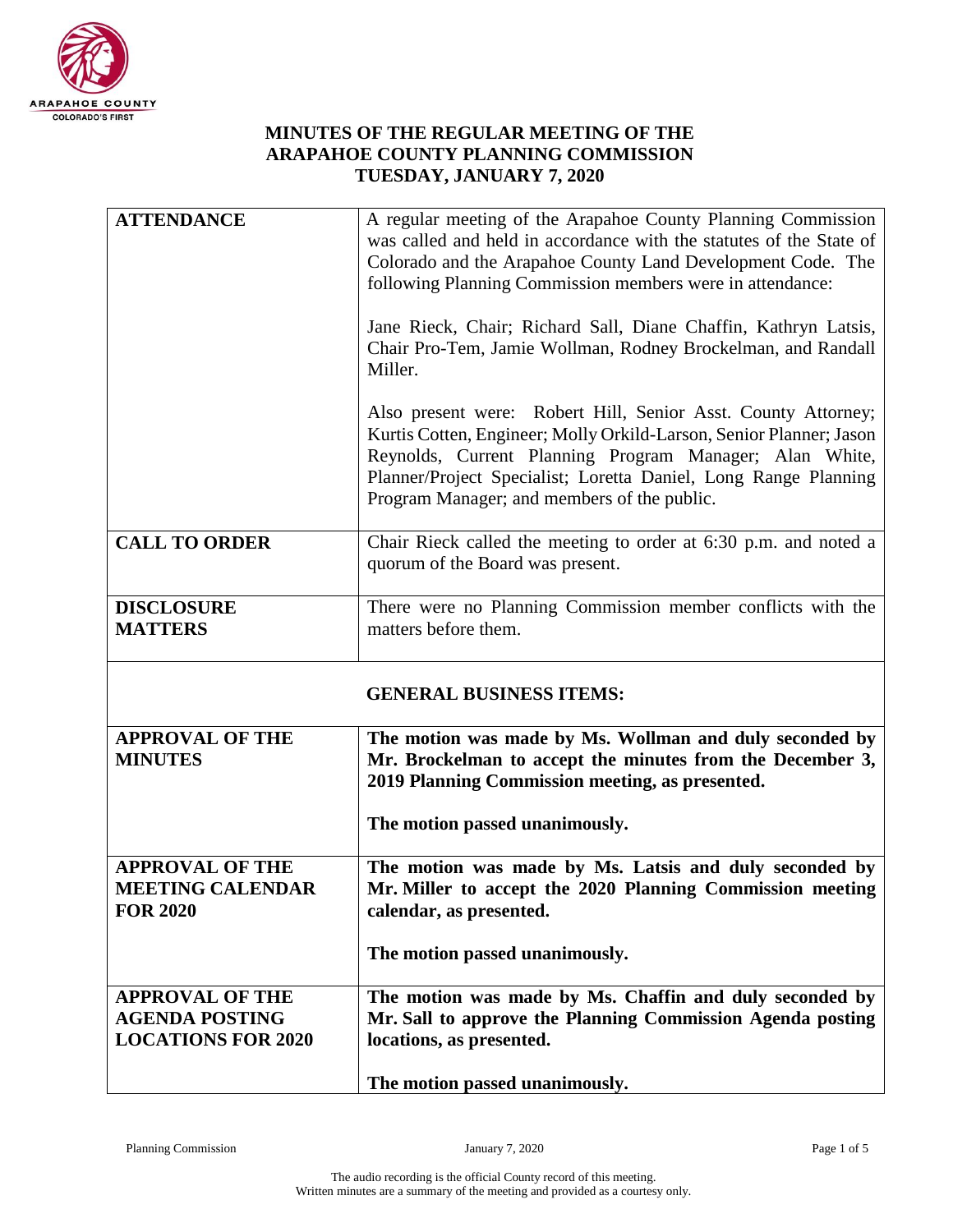| <b>INTRODUCTION OF</b> | The Planning Commissioners reviewed proposed revisions to the by-                                                                                                                                                                                                                                                                                                                                                                                                                                                                                                                                                                            |  |
|------------------------|----------------------------------------------------------------------------------------------------------------------------------------------------------------------------------------------------------------------------------------------------------------------------------------------------------------------------------------------------------------------------------------------------------------------------------------------------------------------------------------------------------------------------------------------------------------------------------------------------------------------------------------------|--|
| PLANNING COMMISSION    | laws and generally supported the changes.                                                                                                                                                                                                                                                                                                                                                                                                                                                                                                                                                                                                    |  |
| <b>BY-LAWS</b>         |                                                                                                                                                                                                                                                                                                                                                                                                                                                                                                                                                                                                                                              |  |
| <b>REGULAR ITEMS:</b>  |                                                                                                                                                                                                                                                                                                                                                                                                                                                                                                                                                                                                                                              |  |
| <b>ITEM1</b>           | Case No. SDP19-003, Copperleaf #23 / Specific Development<br>Plan (SDP) - Molly Orkild-Larson, Senior Planner, Public<br><b>Works and Development (PWD)</b>                                                                                                                                                                                                                                                                                                                                                                                                                                                                                  |  |
|                        | Ms. Orkild-Larson introduced the case and confirmed public notice<br>requirements had been met. She reported the applicant was<br>proposing six pad sites with dimensional standards, perimeter<br>landscaping, and uses, some of which would not be permitted on lot<br>1 to reduce impacts on residential development located west of site.<br>She stated the proposal met requirements in Copperleaf Preliminary<br>Development Plan (PDP) and the proposed landscape was consistent<br>with other landscape along Quincy. She noted the Board of County<br>Commissioners had approved the final plat at their morning Public<br>Meeting. |  |
|                        | There were Planning Commissioner comments regarding proposed<br>land uses, 24-hour convenience, high-intensity uses, outdoor storage,<br>and buffers between commercial and residential.                                                                                                                                                                                                                                                                                                                                                                                                                                                     |  |
|                        | The applicant, Ryan McBreen with Norris Designs, gave a brief<br>presentation and overview of the proposed project. He reported it<br>was a 6 acre site and was one of last undeveloped sites in Copperleaf.<br>He stated the proposal was in compliance with underlying zoning.<br>He explained future development would occur down the road. He<br>said to the west was a KB Homes product and to the south was Grand<br>Peaks multi-family. Mr. McBreen reported the existing monument<br>sign at Quincy and Picadilly would remain in place. He asked the<br>Planning Commission for approval of the SDP.                                |  |
|                        | There were follow up discussions regarding the monument location<br>and the buffer along the multi-family (MF) sites. It was noted the<br>MF was not for sale so renters could move to the other side of the<br>community; however, there were many uses the residents might like.                                                                                                                                                                                                                                                                                                                                                           |  |
|                        | Ms. Rieck opened the public hearing for comments. There were no<br>public comments. The public hearing was closed.                                                                                                                                                                                                                                                                                                                                                                                                                                                                                                                           |  |
|                        | It was moved by Ms. Latsis and duly seconded by Ms. Chaffin in<br>the case of SDP19-003, Copperleaf Filing No. 23 / Specific<br>Development Plan, that the Planning Commissioners reviewed                                                                                                                                                                                                                                                                                                                                                                                                                                                   |  |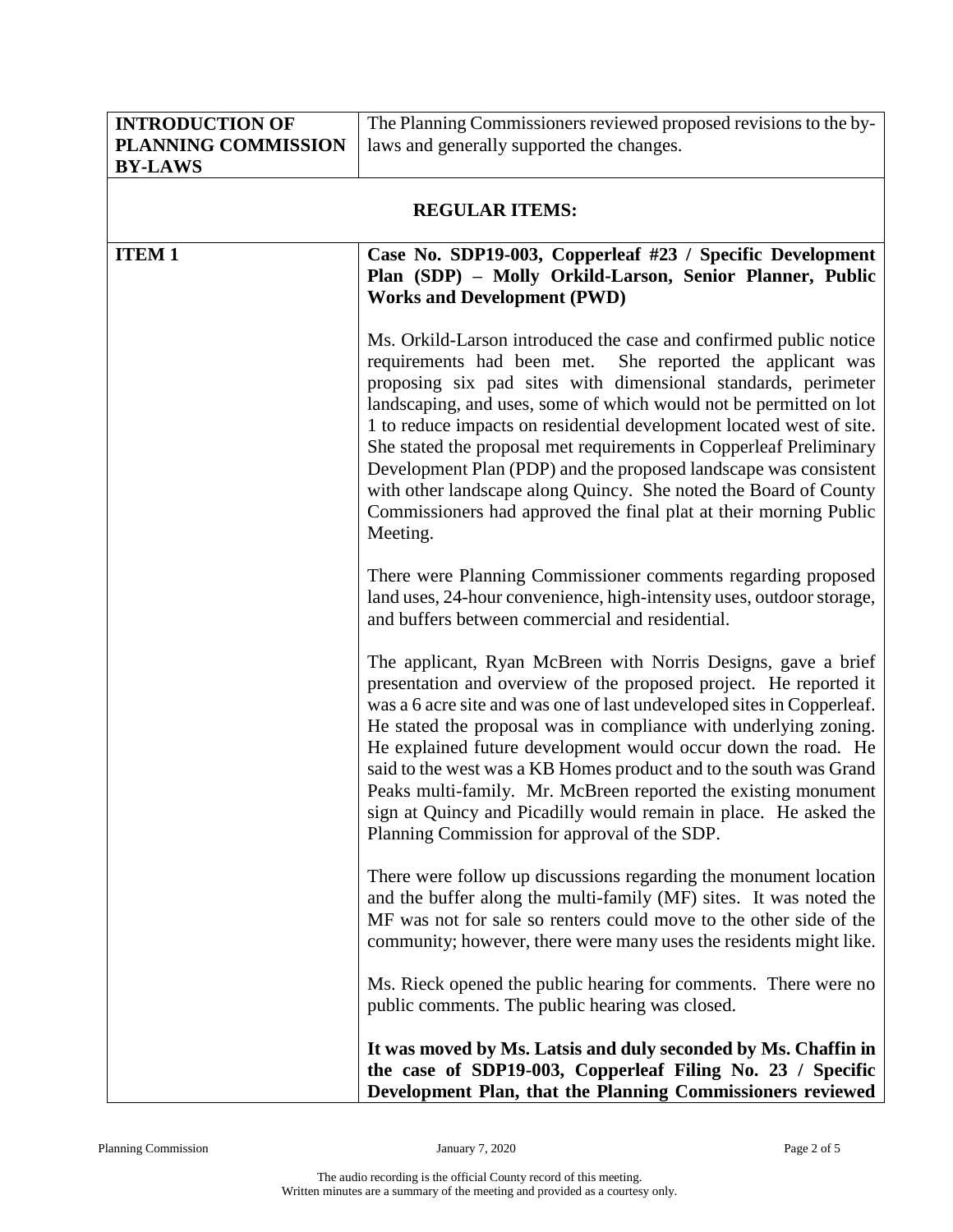|              | the staff report, including all exhibits and attachments, listened<br>to the applicant's presentation and any public comment as<br>presented at the public hearing, and moved to approve the<br>application based on the findings in the staff report, subject to<br>the following conditions:<br>1. Prior to signature of the final copy of these plans, the<br>applicant must address Public Works Staff comments<br>and concerns.<br>2. The applicant shall comply with the recommendations of<br>the fire district prior to issuance of a building permit.<br>3. The applicant shall address all City of Aurora comments<br>prior to the issuance of a building permit.<br>4. Lot 1 (western most lot) shall not contain the intense uses<br>identified in the Specific Development Plan (SDP19-003).<br>The vote was:<br>Ms. Rieck, Yes; Ms. Chaffin, Yes; Mr. Miller, Yes; Mr. Sall, Yes;                                                                                                                                                                                                                                                                                                             |
|--------------|-------------------------------------------------------------------------------------------------------------------------------------------------------------------------------------------------------------------------------------------------------------------------------------------------------------------------------------------------------------------------------------------------------------------------------------------------------------------------------------------------------------------------------------------------------------------------------------------------------------------------------------------------------------------------------------------------------------------------------------------------------------------------------------------------------------------------------------------------------------------------------------------------------------------------------------------------------------------------------------------------------------------------------------------------------------------------------------------------------------------------------------------------------------------------------------------------------------|
| <b>ITEM2</b> | Ms. Latsis; Yes; Ms. Wollman, Yes, Mr. Brockelman, Yes.                                                                                                                                                                                                                                                                                                                                                                                                                                                                                                                                                                                                                                                                                                                                                                                                                                                                                                                                                                                                                                                                                                                                                     |
|              | Case No. LR19-006, Comprehensive Plan (Comp Plan)<br><b>Amendment for Urban Residential Densities / Long Range (LR)</b><br>- Alan White, Planner & Special Projects, Public Works and<br><b>Development (PWD)</b>                                                                                                                                                                                                                                                                                                                                                                                                                                                                                                                                                                                                                                                                                                                                                                                                                                                                                                                                                                                           |
|              | Alan White, Planner, stated the public notice was adequate and the<br>Planning Commission had jurisdiction. He provided an overview of<br>potential infill parcels. He stated the proposed amendment would<br>affect about 10-12 parcels at this time. He said each of the parcels<br>would need to be rezoned, whether for single-family detached or<br>attached developments. Mr. White explained there would be public<br>hearings at both the Planning Commission and the Board of County<br>Commissioners. He reported the proposal was to adjust densities for<br>single-family detached from 1-6 to 1-8 du/ac and to change single-<br>family attached from 6 to 12 du/ac to 8-16 du/ac. Mr. White<br>reminded the Planning Commission of their request for a set of<br>criteria, which the proposed amendment included criteria, as follows:<br>shape or topography that constrained normal development practices;<br>that it provided a suitable transition; and that it met small lot<br>residential design standards. He said referrals were sent to 104<br>agencies and he had received 21 responses. Mr. White reported most<br>of the responses were no comments/no concerns; however, he had |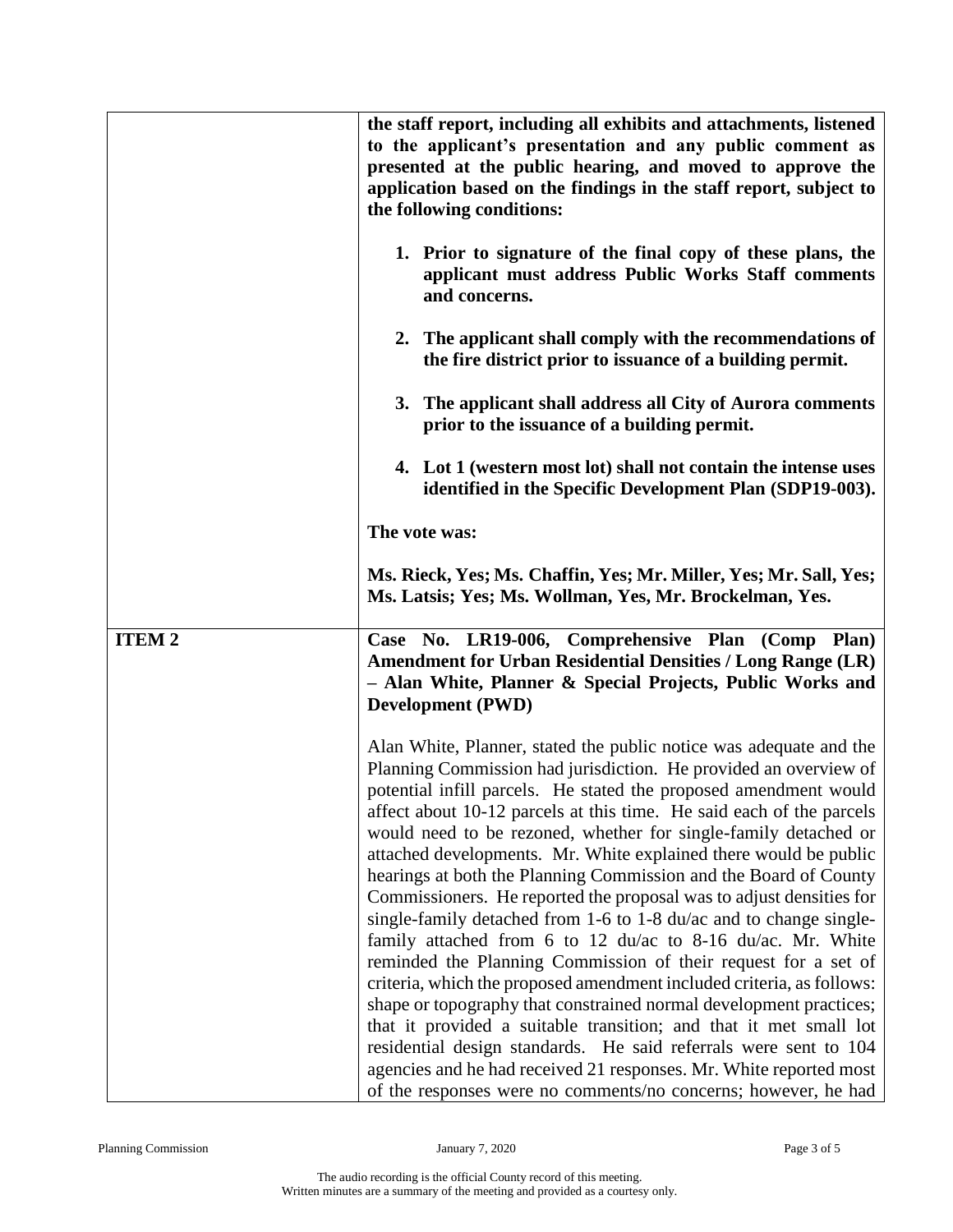| received some comments from Littleton, Douglas County, and                |
|---------------------------------------------------------------------------|
| Cherry Hills Water and San District. He reported the Douglas              |
| County comments requested suitable transitions from development           |
| in Douglas County, which was included in item 2 regarding                 |
| transitions. He explained the closest area in Douglas County was a        |
| mile away from a potential development in Arapahoe County. He             |
| said Cherry Hills Heights was located at the NE corner of Hampden         |
| and University and they had their own sewer/water district.               |
|                                                                           |
| Mr. White reported that he had talked with a representative of the        |
| district and let them know that any proposed changes in density, in       |
| that subdivision, would go through a rezoning process. He stated          |
| Littleton asked that we make the criteria mandatory; however, we          |
| didn't do that because we wanted to offer some flexibility in decision    |
| making. Mr. White said the amendment was not intended to be               |
| regulatory and making it mandatory would border on regulatory. He         |
| said Littleton also asked that we add a sixth bullet point about          |
| mitigating impacts of development, which is part of the land              |
| development process following the land development code. He               |
| explained staff did not make changes based on those referral              |
| comments. Mr. White reported staff brought this proposal forward          |
| because they wanted to make the Comp Plan more consistent with            |
| zoning in the Land Development Code and to bring the Comp Plan,           |
| and some of the recently adopted zone districts, more into alignment.     |
| He explained that all of the parcels in the urban residential land use    |
| category would require a public hearing if somebody were to propose       |
| a change. Mr. White reported that one of the reasons staff proposed       |
| this amendment was because if you changed the category to multi-          |
| family density, which would allow a denser townhome project,              |
| somebody else could purchase the property and develop multi-family        |
| at any density. He stated Tri-County Health Department supported          |
| the proposal because increased densities supported more walkable          |
| communities. He said staff recommended approval.                          |
|                                                                           |
| There were discussions regarding impacts to the Four Square Mile          |
| area, aging population, demand for townhomes, affordability,              |
| housing options, overcrowding, the location of the impacts, the           |
| number of referral responses received being a fair representation,        |
| consistency with other jurisdiction's densities, smaller lots as a trend, |
|                                                                           |
| and if there were applicants waiting in the wings to apply if             |
| approved.                                                                 |
|                                                                           |
| Ms. Rieck opened the public hearing for comments.                         |
| Joe Sutherland, 21125 E Hampden Place, member of East Arapahoe            |
| County Planning Commission said he was commenting as a citizen.           |
| He expressed concern over the need to maintain a crash zone. He           |
|                                                                           |